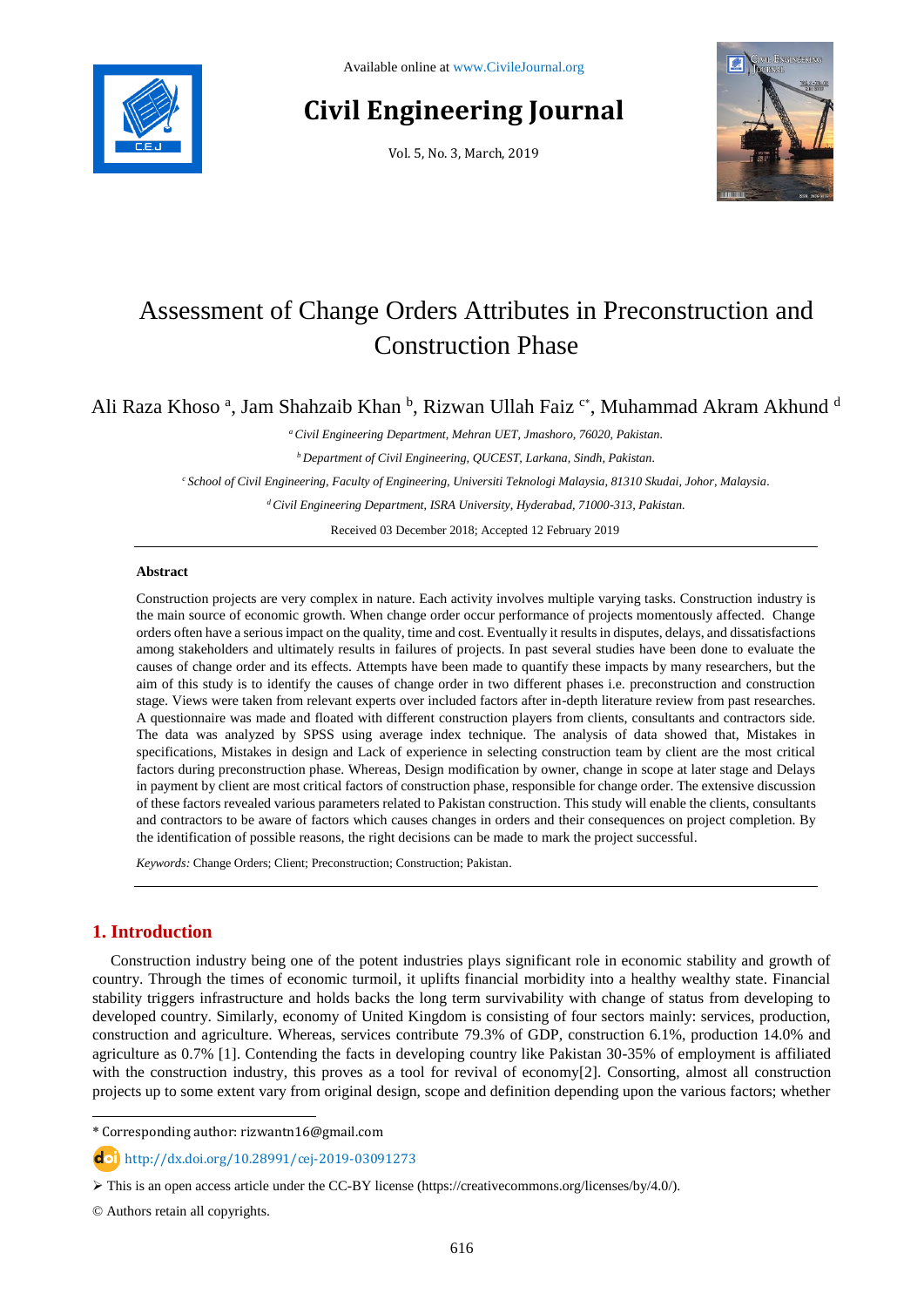#### *Civil Engineering Journal* Vol. 5, No. 3, March, 2019

its small or large but it occurs in every project [3]. Thus, variation and change of orders in construction potentially affects the construction projects and directly or indirectly impacts construction sector in whole [4]. The tenet of amplifying mysterious changes in order or variation leads to change of award as well, this tenet may arduously arise at any stage from design, construction to operation & maintenance varying contract to contract [5]. Conversely, within construction industry various factors are affecting from design to demolition possessing ample impact of cost over run, delays and surrendering quality [6]. Thus, cost variations investigated and identified 34 factors that are responsible for the root cause of cost variations in projects of Malaysian construction tromping change order being the one of the major cause [7].

Forthwith, suitable tools and techniques are adopted to resolve occurring issues keeping in view the type of project and change appropriateness. It is globally accepted that change will occur in every project in the form of change orders that has been well known part of construction project globally[8]. Assaf and Al-Hejji pointed out that most common cause of disputes and failures of projects is the change order [6]. Change has sometime less and sometime vigorous impact on project. It can delay the project and can increase the original cost of project. Sometime it causes disputes between construction industry players and causes dissatisfactions among all. Hao et al. (2008) stated that effectively managing change orders in construction processes is not trivial because change orders are a part of the contract and they need to be strictly managed in terms of contracts [9]. Therefore, it is very important to get solutions to minimize problems among industry and its players where most of change orders issued at the time of construction. Sometimes, change order causes misunderstanding and no unique method is available for avoiding or managing them effectively. The core aim of this paper is to identify critical factors leading to change orders in construction projects of Pakistan. These factors are divided in two different phases i.e. preconstruction & construction phase. The study of such causes is very important for both clients & contractors to understand critical causes that lead to conflicting issue of change order.

#### **2. Literature Review**

Change orders in construction often have serious impacts on performance of the project. They are difficult to manage without knowing the actual reasons of change, however they can be reduced. Change is an event that causes in addition of the original scope, execution time, and cost of project. Change order will lead to dissatisfaction among all involved in construction projects. A study was conducted by Assaf and Al-Hejji (2006) on time performance of different construction projects in Saudi Arabia; they identified 73 causes in 76 projects, where the most common cause of disputes and failures of projects was the change order [6]. Hao et al. (2008) also stated that effectively managing change orders in construction processes is not trivial because change orders are a part of the contract and they need to be strictly managed in terms of contracts [9]. Various other studies have been conducted for identifying the causes of change order. Similarly, Hanna et al (2002) conducted survey and concluded main causes of change order were 'design errors, design changes and addition to scope [10]. Homaid et al. (2011) identified eleven important causes' leads to a conclusion that the consultant is the most responsible for the change orders [11].

According to a research, change order causes the overall increase in the cost of project up to 11.3%. The research further elaborate that the most important cause of change order was the owner requirements for change in project scope [11]. Ross et al. (2010) presented in the research that the causes of variation and change orders in different categories are, due to owner, consultant, contractor related and other variations. The research found various causes of variations through study such as mistakes and modifications, ambiguous poor design, poor working and drawing details, poor coordination, and variation in specifications by owner [3]. Alnuaimi et al., (2010) investigated the causes of change order in construction projects of Oman; study found the top three causes those were additional work given by owner, modifications in design by owners and un-availability of details and specifications. Study also indicated that contractor getting more benefit from change order as from consultant and then the client [12]. Another study was carried out by Pourrostam (2011); the study indicated that financial difficulties of contractor and construction delays by other contractors previously are important factors of change order [13].

Ijaola et al. (2012) identified that the additional works from client and design modification are the major causes of change order in both Nigeria and Oman [14]. The most important effects of change order are claims and disputes among the parties in Nigeria while "delay in the project completion date and cost overruns" were the most important effects in Oman notifying contractor as the most benefiting parties in change order [14]. Another study was conducted by Alaryan et al. (2014) in Kuwait construction projects and identified the major causes of change order by conducting a questionnaire survey among construction related parties such as owners, contractors and consultants. The most critical five causes of change orders were identified as: change of plans by owner, change of project scope by owner, problems on site, errors and omission in design, poor working drawing details [15].

Conversely, a quantitative research was conducted by Jaydeep N. Desai (2015) to evaluate effects of change order according to this research main affects are variations in scope of work, material quantities, design errors, and unit rate changes [16]. Later, in Jorden study was conducted by Jamal M. Assbeihat (2015). In this study, the most correspondents agreed that factors related to the internal environment of owner, where owner wants modification to design and instructs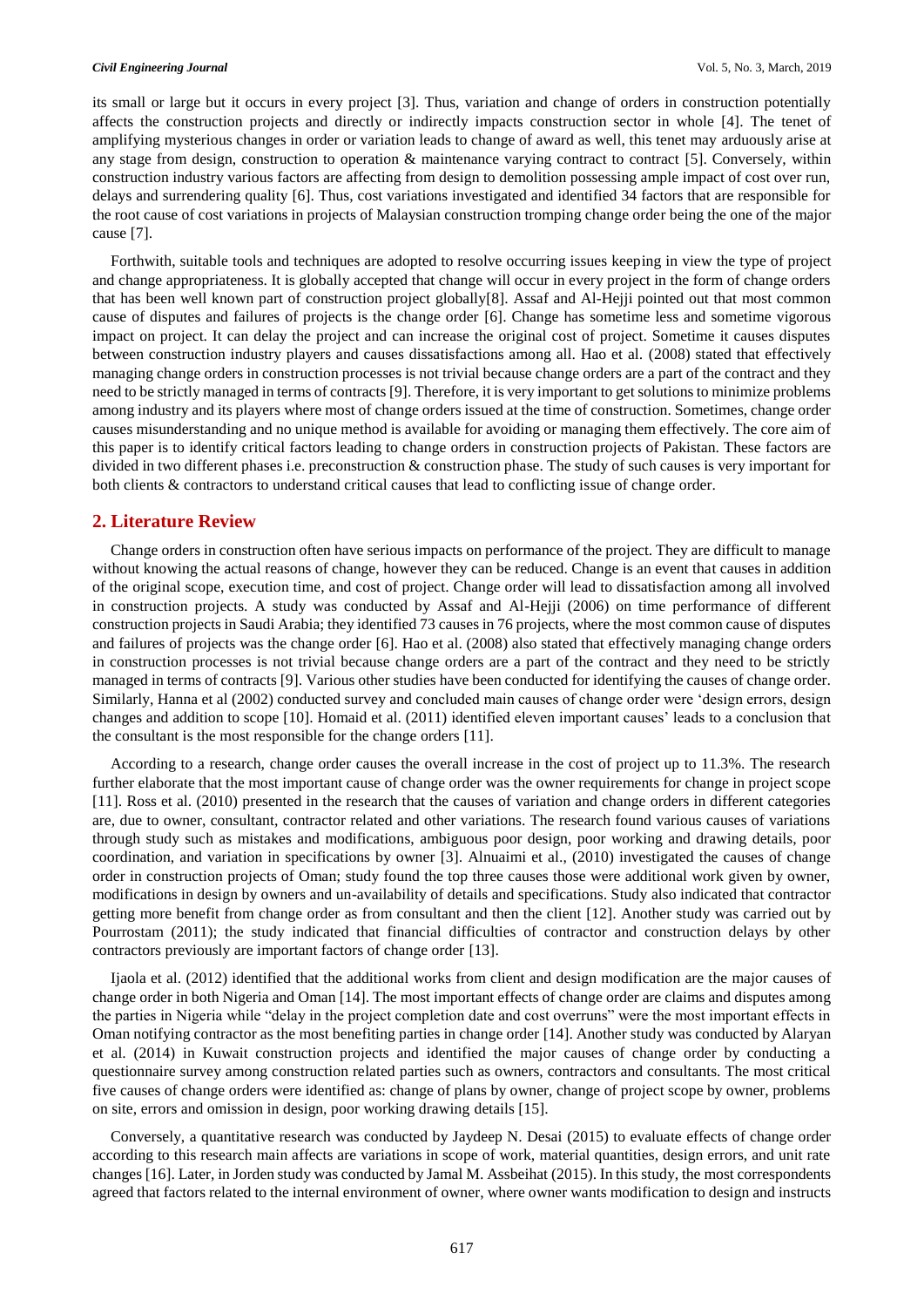#### *Civil Engineering Journal* Vol. 5, No. 3, March, 2019

additional works are the major factors directly affecting change orders in public construction projects. Exogenous factors like safety rules and regulations are not followed by the contractor's and his team, severe weather conditions on the construction place and changes in laws and regulations by the government [17]. M. Gokulkrthi (2015) identified most important factors of change order in India as owner changes that planed by substitution of materials procedures mistakes and omissions in design, financial problems of owner, change in design by consultant [18].

Moreover, Mujahed Staiti (2016) conducted a research to identify the main causes of change occurred in construction projects in the West Bank and also identified the serious effects of change orders on the construction industry of Palestinian. In addition, to know the current practices of change orders management within the construction companies in the West Bank. Main causes were financial problems of owner, changing and modification in design with owners' requirements, errors and omissions in designs, specifications [19]. Moreover, another study capsulized the fundamental causes of change order were lying in two distinctive areas of high complexity of project and low complexity of project that profoundly relies on conditions occurring such as financial problems of contractor & owners, weathering conditions, inadequate drawings, inadequate details, change in project specification, conflicts in contract documents and inadequate design [20,21]. But the study did not pointed out the factors based on the phases of construction projects. From unfolding of past research, it is found that the construction industry of Pakistan still need more study to investigates the major contribution of factors responsible for the change order in the project. Moreover, it is of more interest to find the factors from the different stages of construction varying from conceptualization to execution in various ways [21,22].

#### **3. Research Methodology**

This research is concerned with the identification of root causes of change order in construction industry of Pakistan. The root causative factors as limited important areas in which favourable results are absolutely necessary for a particular manager to achieve goals. To approach a proper solution of this problem, a step by step methodology was adopted. The research begins from the literature review from renowned journals of web of science, science direct and Scopus indexed. The unfolding of the past studies from these journals revealed several factors responsible for change order. This work separated the factors initially related to planning and designing and confined the, into pre construction stage. Secondly the factors related to execution of projects were kept in construction stage of project life cycle.



**Figure 1. Interoperable Flow Chart of Methodology**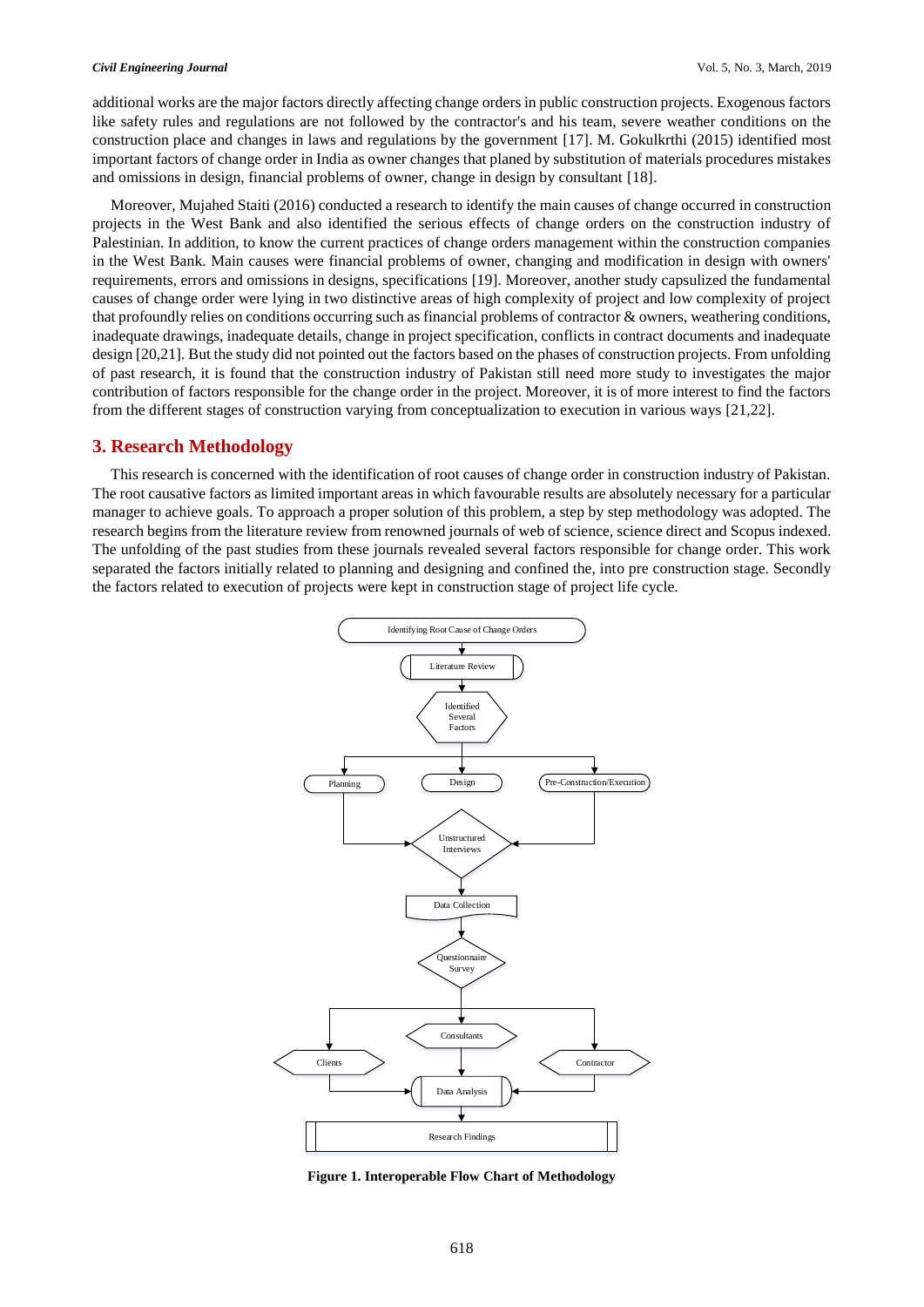The identified factors were then discussed with group of experts to match their applicability for construction projects of Pakistan. Thus after successfully conducting unstructured interviews more factors were added which are in common in construction industry of Pakistan and irrelevant factors were omitted thereafter. Based on literature review results and interviews a questionnaire tool was designed. To collect the data a survey was conducted among construction industry players i.e. clients, consultants and contractors. After collecting the data, analysis was done through Statistical Packages for Social Sciences, SPSS version 24.0. This study comes up with the critical factors affecting the change order in two different phases of construction. Finally, the factors were discussed in the light of construction industry of Pakistan. as given the flow chart below.

## **4. Data Collection and Analysis**

A questionnaire was designed and administrated for the purpose of collecting data. The designed questionnaire was divided into two parts. 1st part consisted of participant's demographic information. The 2nd part consists of factors which are responsible for change order in Pakistan construction industry. 75 questionnaires were distributed and 45 were received positively that were valid for analysis. Table 1 shows the statistics of questionnaire.

| <b>Table 1. Statistics of questionnaire</b>      |    |
|--------------------------------------------------|----|
| <b>Ouestionnaires Circulated to Participants</b> | 75 |
| <b>Questionnaires Received from Participants</b> | 48 |
| Valid questionnaire                              | 45 |

The respondents were selected from Client, consultants & contractor firms. Table 1 shows the respondents categories. The respondents have diverse rich experience in the construction field. The experience of respondents is shown in Figure. 3. The respondents were requested to rank the factors which are responsible of the change order as per their importance. The scale ranges from 1 to 5, where 1 referred the response as not important, 2 as slightly important, 3 as moderately important, 4 shows very important and 5 shows extremely important. This was followed by Average Index Value (AI) to identify rank of selected causes in change of order, several authors in past have used this technique for ranking factors such as [21,22]. Statistical Software Package (SPSS) was used as tool to analysis the data. The data analysis result is shown in Table 2 and 3 for preconstruction and construction phase respectively*.*



**Figure 2. Categories of respondents**



**Figure 3. Experience of respondents**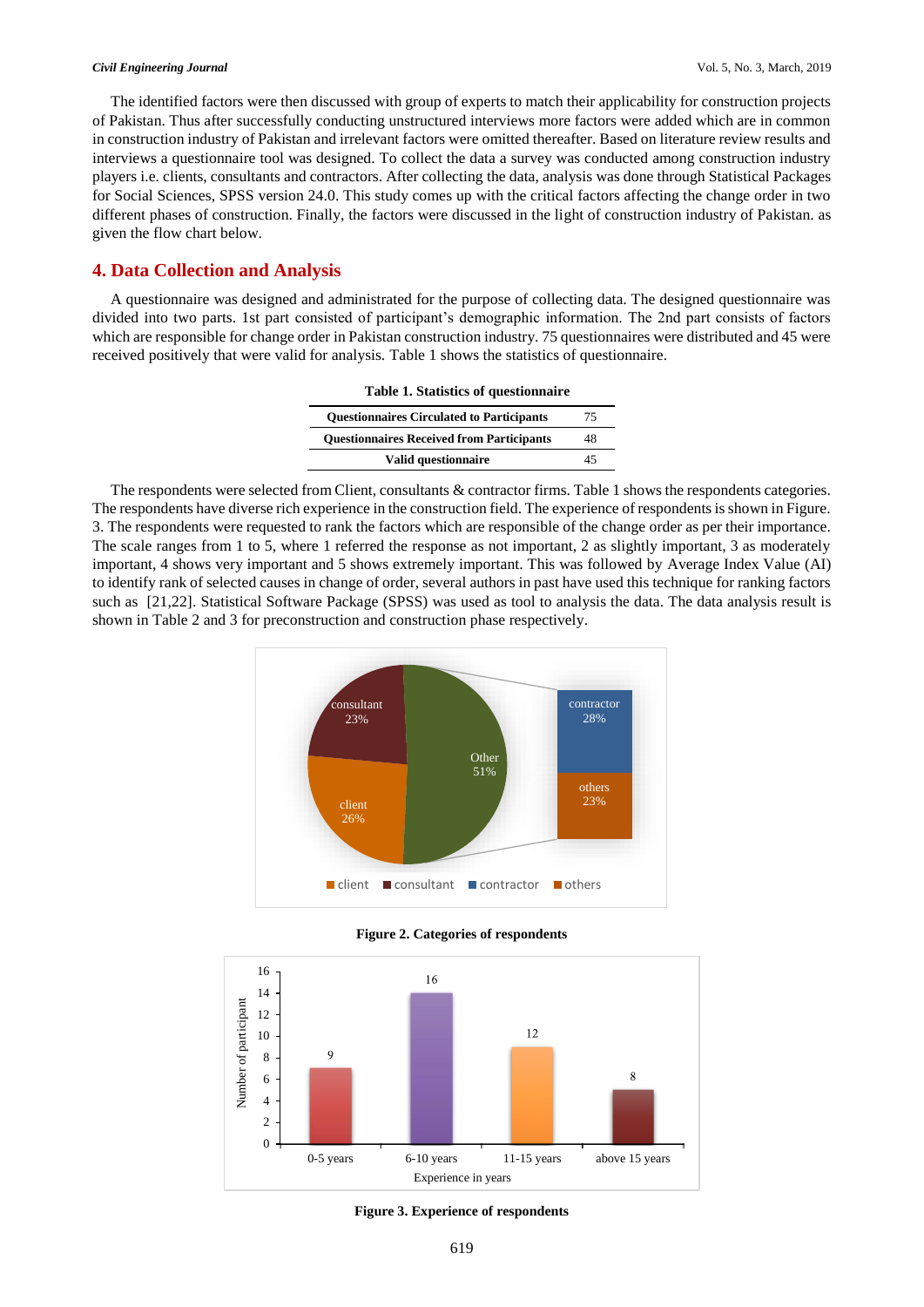## **5. Results and Discussion**

#### **5.1. Critical Factors of Preconstruction Phase**

A construction projects is a series of several phases starting from the inception of project which normally involves the creativity and innovative ideas by the owner. In order to shape up those ideas the planning phase is a detailed stage to convert them into reality. The planning phase then leads to a design phase where an owner involves the concerned team to work along. The preconstruction phase thus ends up typically with inclusion of planning and design phase. As the phase is quite early in the delivery of a project thus here several changes are expected from owner side. This phase involves many variations from the owner side and mainly occurs due to the several reasons. The critical factors are illustrated in Figure 4.

From the analysis of data, the most critical cause of change order in pre-construction phase is "mistakes in specifications". Typically, owner involves the designer to prepare the specifications, as mentioned earlier, this is a very early stage of project delivery thus mainly involves the mistakes. Thus this reason is very common in developing countries like Pakistan. It is extremely important to consider because when the specifications are wrongly prescribed than it will cause problems for contractor to execute at later stage and can cause many issues like delays in project which influences project cost ultimately.

| <b>S. NO</b> | <b>Causes</b>                                               | АI   | Rank |
|--------------|-------------------------------------------------------------|------|------|
|              | Mistakes in specifications                                  | 3.82 |      |
| 2            | Mistakes in design                                          | 3.68 | 2    |
| 3            | Lack of experience in selecting construction team by client | 3.64 | 3    |
| 4            | Improper scheduling by client                               | 3.36 | 16   |
| 5            | Insufficient use of value engineering                       | 3.18 | 19   |
| 6            | Poor working drawing details                                | 3.18 | 19   |
|              | Flexible nature of client in safety                         | 3.18 | 19   |

**Table 2. Factors responsible for change orders in preconstruction construction with their ranking**

The owner at later stage provides the updated specification to the contractor and this cause the root cause of claims and conflicts between the parties. The contractors are not so flexible to absorb the changes as it affects their financial part. Thus they demand for the change order from the clients. This research thus highlights the cause so that an owner should be well awarded with this basic problem during the preconstruction phase.

| <b>S. NO</b>   | <b>Causes</b>                                               | AI   | Rank           |
|----------------|-------------------------------------------------------------|------|----------------|
| 1              | Design modification by owner                                | 4.18 | 1              |
| $\overline{2}$ | Change in scope at later stage                              | 3.95 | $\overline{2}$ |
| 3              | Delays in payment by client                                 | 3.93 | 3              |
| $\overline{4}$ | Lack of communication between parties                       | 3.91 | $\overline{4}$ |
| 5              | Contractor financial issues                                 | 3.90 | 5              |
| 6              | Additional work from owner side                             | 3.86 | 6              |
| $\overline{7}$ | Safety rules and regulations are not followed by contractor | 3.85 | 7              |
| 8              | Construction delays by contractor                           | 3.77 | 10             |
| 9              | Poor site management by contractor                          | 3.68 | 11             |
| 10             | Delay in material delivery by supplier                      | 3.55 | 13             |
| 11             | Delays of project schedule                                  | 3.45 | 14             |
| 12             | Design complexity                                           | 3.41 | 15             |
| 13             | On site changing in material specifications                 | 3.64 | 16             |
| 14             | Late decision making by contractor                          | 3.27 | 17             |
| 15             | Lack of workmanship                                         | 3.23 | 18             |
| 16             | Ineffective supervision by client                           | 3.09 | 20             |
| 17             | Bad relationships with supplier by contractor               | 3.00 | 21             |
| 18             | Severe weather conditions on job site                       | 3.00 | 21             |

**Table 3. Factors responsible for change orders in construction phase with their ranking in construction phase**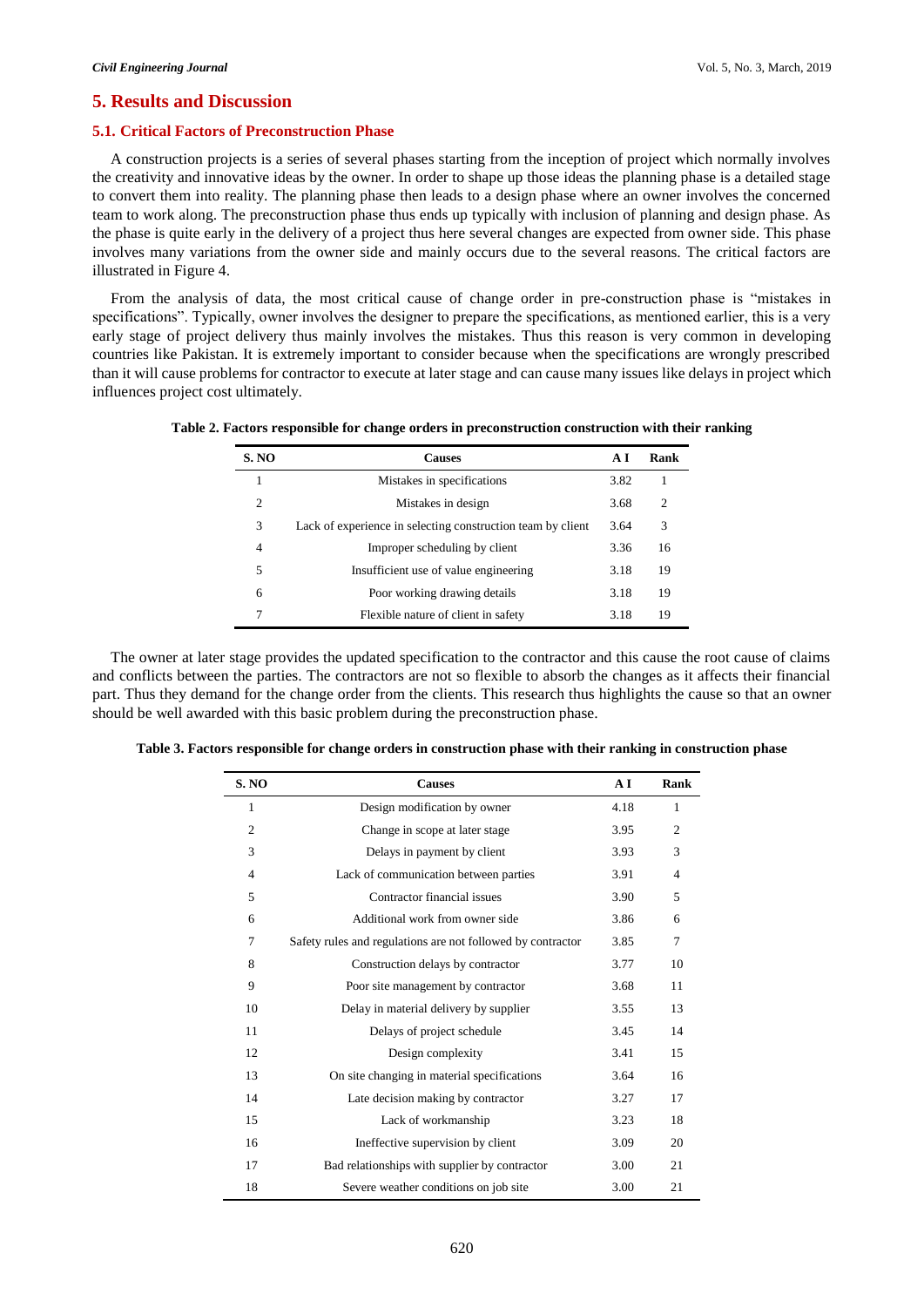#### *Civil Engineering Journal* Vol. 5, No. 3, March, 2019

The second most important cause of change order is "mistakes in design". Similar to the mistakes in preparing the specification, it is very common to have serious errors in the design stage. The design is prepared by the designer on the behalf of owner, when the planning is not clear from the owner side the scope of work is not well covered at this stage. Thus many mistake often occurs in the designing work. The owner at the time of award of work transfer the design to the contractors and the part is thus assumed to follow deign properly. At later stage when the owner feels there are errors and mistakes in the design, they decides to have another better design. Here the contractor doesn't want to put the burden on their shoulders and demands the change orders from the client. Such change order are often very hazardous and involves serious clashes. The client never wants to have change order due to increase in the cost and delays in the project. Thus a critical piece of mind is necessary for a client while involving in the design phase.



**Figure 4. Mean value and the ranks of most critical factors in pre-construction phase.**

The clients in many cases appoint his team to work throughout the project such as the project manager, designer, contractors, quantity surveyor etc. It is observed that while choosing the partner the clients often do mistakes because of lack of experience in the project and lacking in previous similar works. Thus this research unfold that the "Lack of experience in selecting construction team by client" is one of the root cause responsible for the change order. This cause has linkage with the top two factors. The mistakes in the specification and design is basically the part of the client team but the client needs more expertise thus needs higher experience while selecting the team. Nevertheless, the client needs to be more sharp and aware with the basic requirements of the intended projects thus keeping in mind those requirements, a capable team selection must be the ultimate goal of the owner to avoid change orders in future. Specially the proper selection of consultant at this stage is very important, because they are responsible for all activates during the preconstruction phase. Apart from these causes the study investigates the other factors illustrated in Table 3 as equally important to be considered by the clients.

#### **5.2. Critical Factors of Construction Phase**

Construction phase is most important phase of project delivery. Maximum resources are utilized in this phase therefore most of change order occurs in construction phase. In Figure. 5 top most critical causes which are responsible of change order in construction phase ranked by respondents are given. From the analysis of data it can be seen that top most critical factor of change order in construction phase is "Design modification by owner". During the preconstruction phase particularly the design stage, when the errors and, mistakes done by the designer the clients wants their early remedy but it affects the construction seriously.

The contractor on the other side have already worked and once such modification take place they need to demolish and reconstruct activates which hit at contractor's resources badly. In Pakistan, the experts believe that this is a very common problem. At later stage client needs to enhance or reduce project scope due to many causes such as financial cutoff. Ultimately this leads to the modification in design and become the root cause of change order. Second top most cause is "change in scope at later stage". Changes in project scope will cause delays and sometimes cause failure of projects. Therefore, it is necessary that project should be such that its scope will remain for long time. But it does not happen most of time, as mentioned the change in scope are very common in Pakistan due to financial cutoff and other reasons.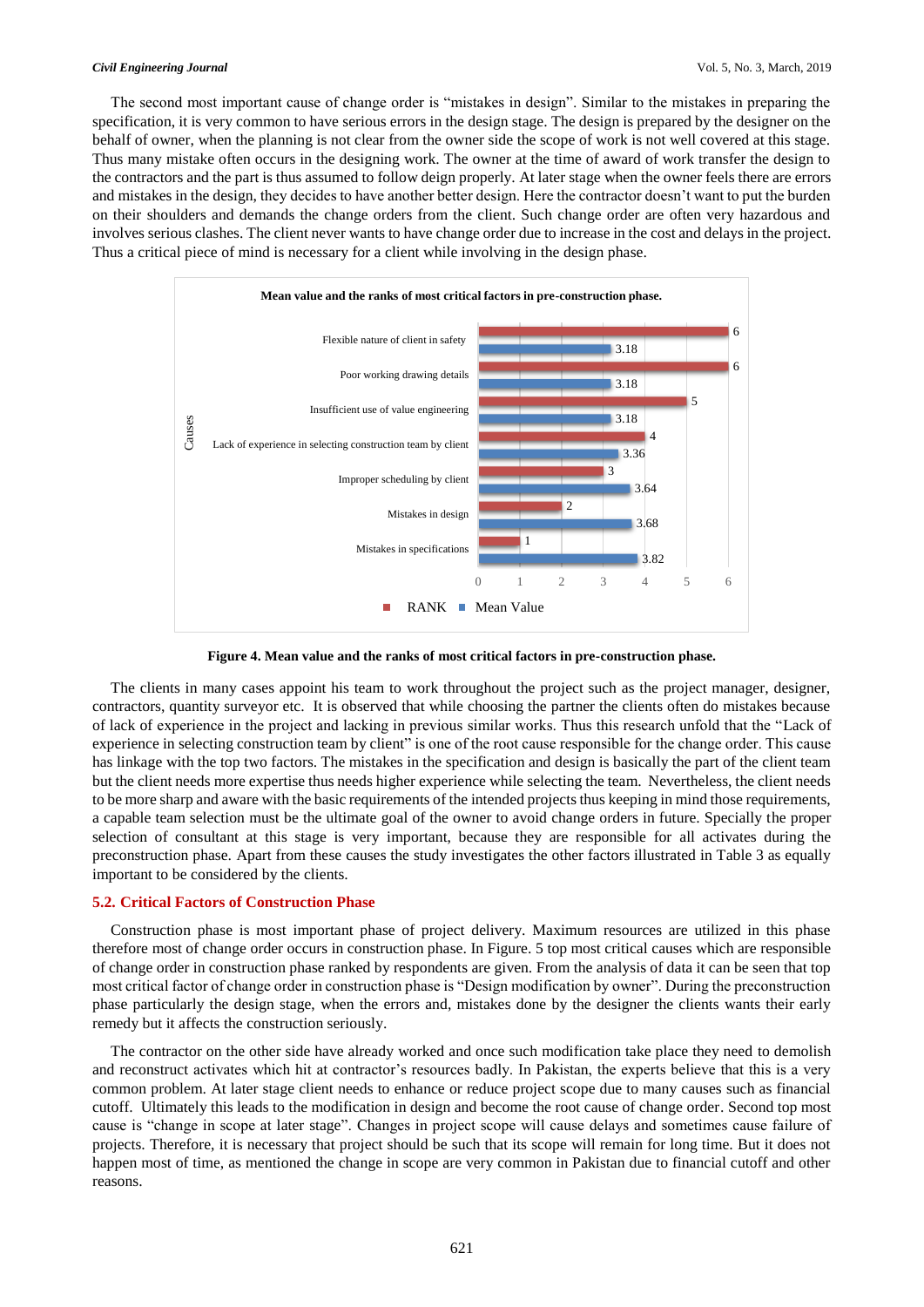

**Figure 5. Graphical illustration of average index of critical causes in construction phase**

Irrespective of those reasons, as it is out of scope of this research, ultimately the change orders occur. Actually the change in design is the part of change of scope or vice versa. The pinpoint to brainstorm here is to initially have a better planning in the preconstruction phase and with the help of capable team and specially the designer such issues could be resolved. Another critical cause is "delays in payment by client", project execution needs resources and resources come from budget. When client fails to have timely payment than it will cause delays in project time. These delays are sometimes so seriously that contractor could not complete the work and at later stage require change orders from the clients. Almost in all developing countries the finance is basis issue of the public clients. When the departments are out of budget such delays are usually occurs. On the other hand, the contractor has to meet the project deadlines thus end results is contractor demands for the change orders. There is thus direct link of timely payment and the change order. The project owner must careful tackle this issues by reserving the funds for the intended projects which they wish to have at exact time with stipulated cost and imagined best quality. In similar way "Lack of communication between parties" is another important cause. Construction works require integration at each stage. When there is miss communication between any parties, a lot of changing in work take places thus require such changing in contracts. "Contractor financial issues" is also an important cause. When contractor is financially not sound, they cause trouble. For e.g. even for small work they go for change orders, which otherwise a financially strong contractor could do without it.

## **6. Conclusion**

Change orders are most common part of construction works pertaining to several causes. Almost every project except a very few require change order at later stage. Since several parties are involved during construction thus it was of greater interest to divide the causes in two major phases i.e. preconstruction and construction phase. During preconstruction phase, clients and consultant are involved however, contractors involved in construction phase of project life cycle. Thus this research identifies the factors in these different phases to correlate them with the concerned parties. The study involved in depth literature review and various unstructured interviews along with physical site visits of various projects and their post project reviews. The study thereafter concludes critical factors in both phases. From the results of critical factors of preconstruction, it is concluded that the client usually does several mistakes in the planning and designing stage which later on resulted in change orders. The appointment of consultants and the monitoring of activities is not properly done due to which mistake and errors found in the design stage. Similarly, the results of construction stage present that critical causes are again due to the client. Here frequent changes by the client and delays in payment by the client significantly affects the project delays and increased cost, thus resulted in demands of change orders by the contractor. Thus construction clients are the part which is highly responsible for such change orders in Pakistan. These clients need to be efficiently work during the planning and designing phase and further to properly monitor the project during execution to avoid these orders. In the future this study can be extended in many directions. As this study only focused on causes of change order, further the effects of change orders on projects can be studied. The study can be done on disputes identification which will arise between the construction industry players due to change order.

## **7. Conflicts of Interest**

The authors declare no conflict of interest.